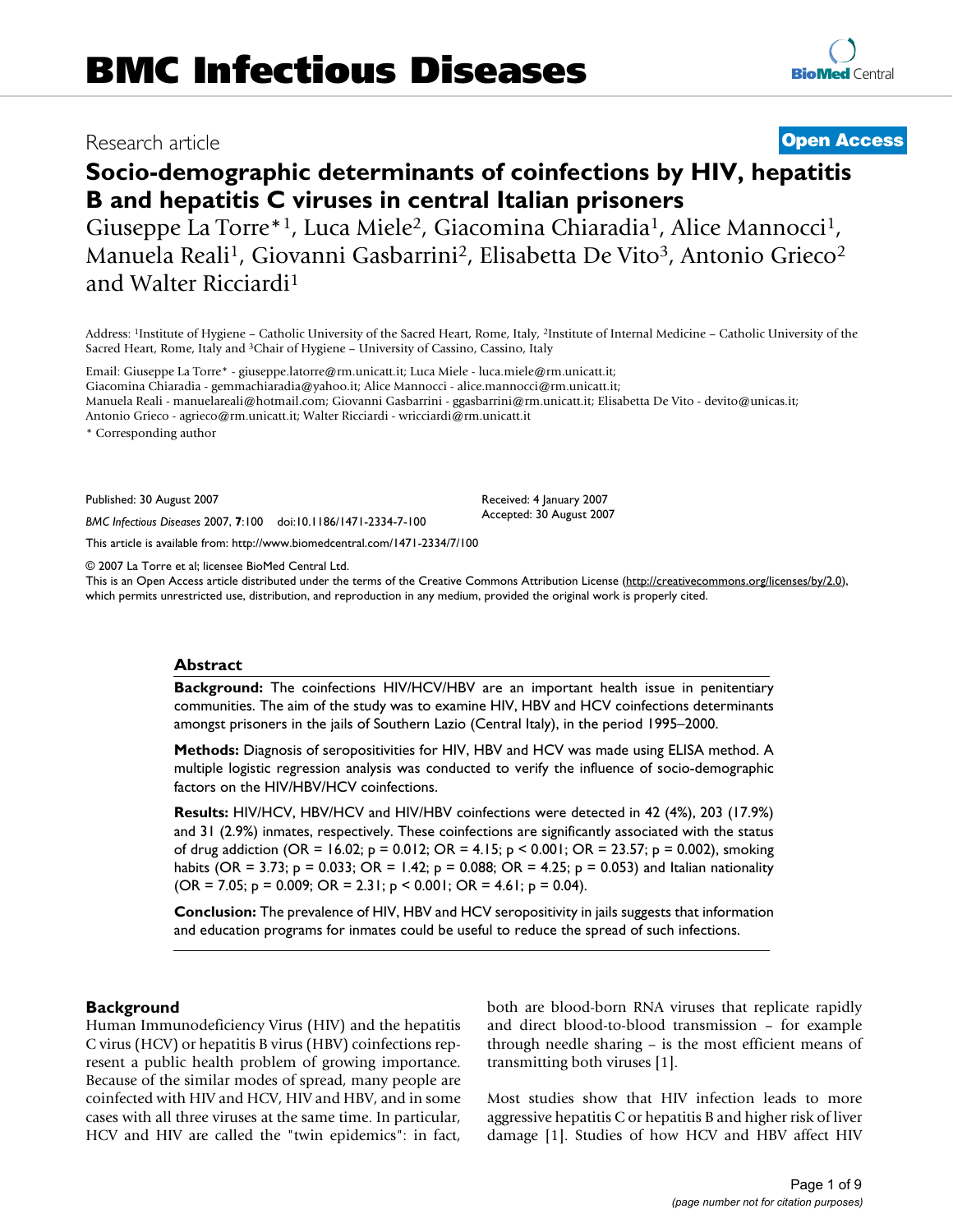infection are less clear. Most research shows that HCV does not accelerate HIV disease progression, but HIV/ HCV coinfection may impair immune system recovery after antiretroviral therapy has commenced [1-3].

Coinfection can complicate treatment. People with liver damage due to chronic hepatitis are more likely to experience hepatotoxicity related to anti-HIV drugs, and this represents a major concern for prison health officials dealing with infected prisoners who need treatment, for both health management and infections control.

Prisoners are considered to be at high risk of infection with HIV [6-15] and other viruses (e.g. hepatitis and other sexually transmitted infections) [16-24] due to the high proportion of risk related behaviours during the permanence within jails, in particular injecting illegal drugs, unprotected sexual relations, common use of hypodermic needles for execution of tattoos or needle sharing [25-31]. In the United States it is estimated that the 12–15% of all Americans with chronic HBV infection, 39% of those with chronic HCV and 20–26% of those with HIV infection have a history of incarceration [32].

Among the population of injection drug users, the HIV/ HCV coinfection rate may be as high as 90% (HIV coinfection) and it remains high also among populations of prisoner [1-5].

A history of drug use is common in detainee populations in many countries: in the USA 73–83% of prison inmates misuse drugs [33] while in the Republic of Ireland it is estimated that 40% of prisoners use drugs. Furthermore, an Australian study determined that during their incarceration 25–44% of inmates occasionally injected illegal drugs, 14–34% engaged in occasional anal intercourse and 5–18% did both [34].

With regards to the prisoners right to health, in Italy recent modifications of disposals on execution of punishment, safety and preventive measures towards prisoners suffering from HIV/AIDS have been performed [43,44]. Modifications of penitentiary health systems have the aim of rationalising the health interventions for prisoners (preventive, curative and rehabilitative), which are guaranteed by the Constitution for health services [45].

Because of the seriousness of hepatitis B virus, hepatitis C virus, and HIV infections among inmates, it is important to know both the prevalence of these infections and the patterns of risk related behaviours in prison environments. We initiated a study concerning the spread of bloodborne viruses among the prison entrants of Southern Lazio (Italy). The aim of this study was to investigate the association between HIV and hepatitis B and C viruses coinfections and socio-demographic determinants.

# **Methods**

# *Study design and Setting*

A cross-sectional study was conducted in three jails of Southern Lazio (Cassino, Frosinone and Latina). The study was authorized by the Ministry of Justice upon the presentation of a detailed research protocol (n° 43, 23-6- 2001). A pilot study of 1 month was conducted in December 2000, in order to validate the registration procedures and the assessment form [46,47]. The survey was carried out between January 2001- December 2002 and took into account all male prisoners detained in the above mentioned jails during the years 1995–2000.

The research was conducted according to the Helsinki Declaration.

# *Data collection*

As far as data collection, all the information (including the testing) in the study came from the patients' chart, so a retrospective collection was realised. The medical charts of the prisoners were carefully examined by a public health doctor and by two social workers. Information regarding socio-demographic characteristics, life style habits and health status of prisoners was collected. In particular, the presence of HIV, HBV and HCV infection was ascertained testing the seropositivity against these viruses using the ELISA method. This was feasible because testing against these viruses is a standard procedure in this setting, including testing inmates that both referred or did not refer to the jail's clinic for medical reason. In the present study we considered inmates for which HIV/HCV, HBV/HCV, HIV/HBV testing were simultaneously present.

Since the prisoners are a vulnerable study population, their privacy was respected by ensuring that their names and surnames were not recorded. All of the pertinent data was transferred onto a specially prepared form and afterwards transferred into a database.

# *Statistical analysis*

The tables describe the distribution of infections among inmates according to several characteristics. The  $\chi^2$  test was performed in order to investigate the association between the presence of HIV/HBV/HCV coinfections and socio-demographic determinants as well as life style habits. The Fisher exact test was used where applicable.

In order to identify risk factors associated to HIV/HCV, HBV/HCV and HIV/HBV coinfections, three multiple logistic regression analyses were performed, using the backward elimination procedure as described by Hosmer and Lemeshow [48].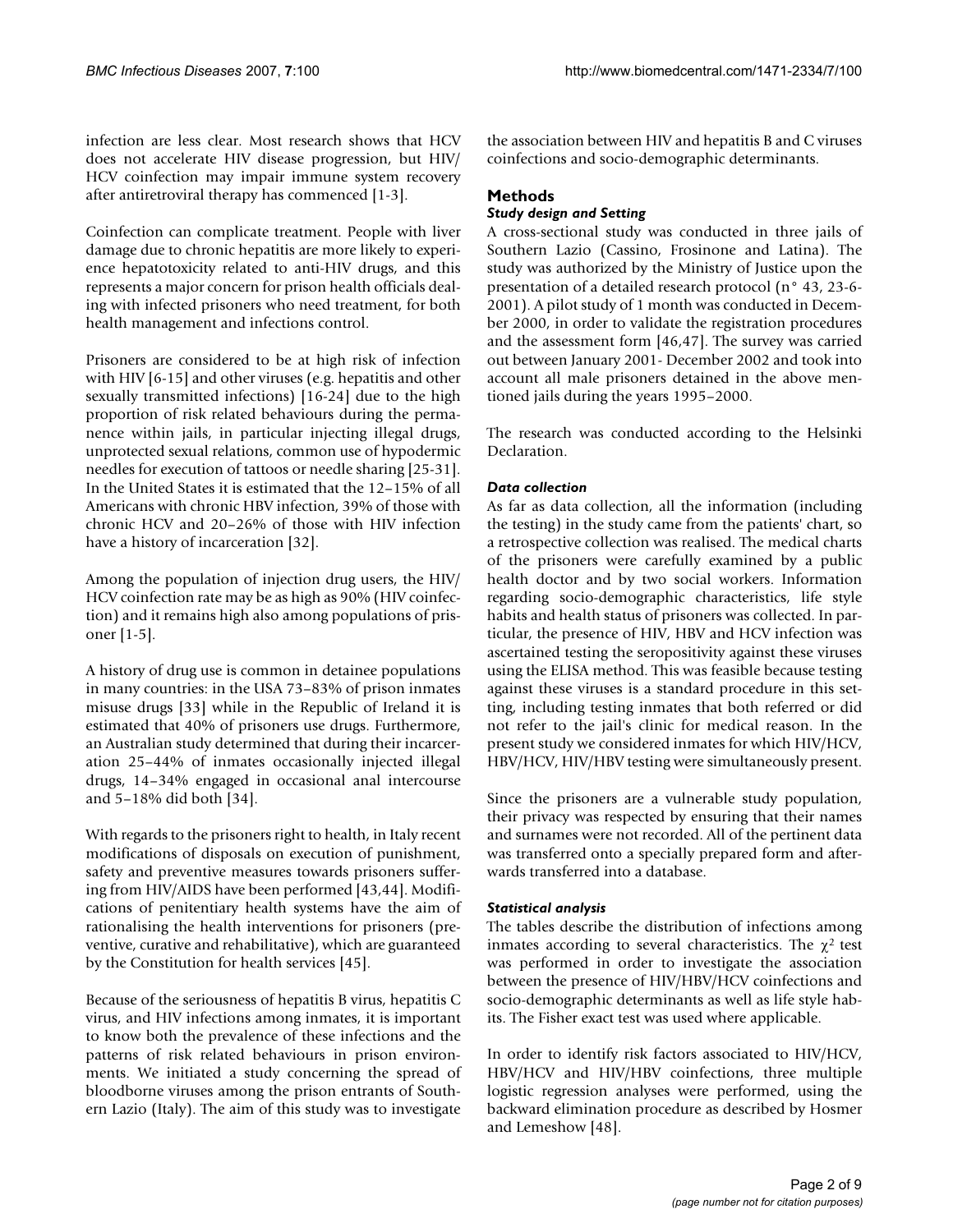The goodness of fit of the regression model was tested using the Hosmer and Lemeshow test.

The following variables were considered as covariates: nationality (not Italian as the reference group), civil status (single as the reference group), age group (age under 35 years as the reference group), educational level (low level as the reference group), number of previous detentions (first detention as the reference group), drug addiction (no addiction as the reference group), use of methadone (no use as the reference group), presence of Syphilis antibodies (VDRL) (seronegativity as the reference group), previous sexually transmitted diseases, Tine test result (negative test as the reference group), alcohol abuse (no abuse as the reference group) and smoking status (non smokers as the reference group).

The level of statistical significance was fixed at  $p = 0.05$ .

The statistical analysis was performed using the statistical software SPSS 12.0 for Windows.

# **Results**

#### *HIV/HCV coinfection*

With regards to HIV/HCV coinfection, information relative to 1047 prisoners of male gender (502 from Cassino, 485 from Frosinone and 60 from Latina) were found. Table 1 shows the socio-demographic characteristics of the prisoners.

In relation to age, inmates ages were distributed as follow: 20.8% of inmates were 18–24 years of age, 46.4% were 25–34 years of age, 23.5% were 35–44 years of age and 9.3% were over 44 years of age.

The majority of inmates (46.3%) had a junior high school education and only 1.2%, had an educational level higher than secondary school. 773 prisoners (73.8%) were Italian and 274 (26.2%) were of a foreign nationality. 51.5%, had never been married, 38.2% were currently married or cohabiting and 10.3% were separated or widower.

In terms of the number of detentions, for 682 prisoners (68.8%) it was the first episode, while the other 309 persons (31.2%) had at least one other previous experience of detention. HIV/HCV coinfection was diagnosed in 42 individuals (4% of tested prisoners): 11 in Cassino (2.2%), 30 in Frosinone (6.2%) and 1 in Latina (1.7%).

Statistically significant differences in HIV/HCV coinfection were found for the following variables: the jail ( $p =$ 0.004), the nationality ( $p = 0.007$ ), civil status ( $p <$  $(0.001)$ , age group ( $p = 0.003$ ) and the number of detentions ( $p = 0.016$ ).

Table 2 shows characteristics of the 1047 prisoners. With respect to drug use, 479 prisoners (45.7%), were drug addicted at the time of incarceration and 52 (5%) were former addicted.

With regards to the type of drugs used, 429 individuals (41.0%) were heroin dependent, 264 (25.2%) were cocaine addicts, while amongst the drug addicts 245 individuals (85.6%) were methadone consumers. Most individuals (54.7%) were polydrug abusers.

Table 2 shows prisoners' health characteristics with reference to their HIV and HCV coinfection status. The  $\chi^2$  test showed that the variables significantly associated with HIV/HCV coinfection were drug addiction ( $p < 0.001$ ), use of methadone ( $p = 0.012$ ) and smoking status ( $p =$ 0.002).

The results of the multiple regression analyses are presented in Table 3. In particular we found that HIV/HCV coinfection was associated with the status of drug addiction (OR = 16.02; p = 0.012), age group (OR = 2.83; p = 0.004, for people of  $35-44$  years), civil status (OR =  $3.09$ ;  $p = 0.007$ , for cohabitants), smoking habits (OR = 3.73; p  $= 0.033$ ) and Italian nationality (OR = 7.05; p = 0.009).

#### *HBV/HCV coinfection*

As far as HBV/HCV coinfection was concerned, information relating to 1136 prisoners of male gender was distributed as follows: 510 in Cassino, 494 in Frosinone and 132 in Latina. The HBV/HCV coinfection had been diagnosed in 203 individuals (17.9% of tested prisoners), with statistically significant differences in the percentages among the jails (p < 0.001): 56 (2.2%) in Cassino, 96 (19.43%) in Frosinone and 51 (38.64%) in Latina. With regards to nationality, 73.4% were Italian and 26.6% were foreign. Considering those persons with only coinfection, 56.6% of them were foreign and this difference was statistically significant ( $p < 0.001$ ).

Concerning civil status, 51.8% had never been married, while 30.4% were currently married, 8.1% cohabitant and 9.5% were separated or widower. Statistically significant differences were found for the following variables: civil status ( $p = 0.013$ ), age group ( $p < 0.001$ ) and educational level ( $p = 0.018$ ). In particular, most of the people (22.49%) were 25–34 years old and had junior high school degrees (24.08%) (Table 1).

In Table 2 significant differences in HBV/HCV coinfection group are shown for drug addiction ( $p < 0.001$ ) and smoking status ( $p < 0.001$ ).

Table 3 illustrates the factors associated with HBV-HCV coinfection, showing that coinfection is significantly asso-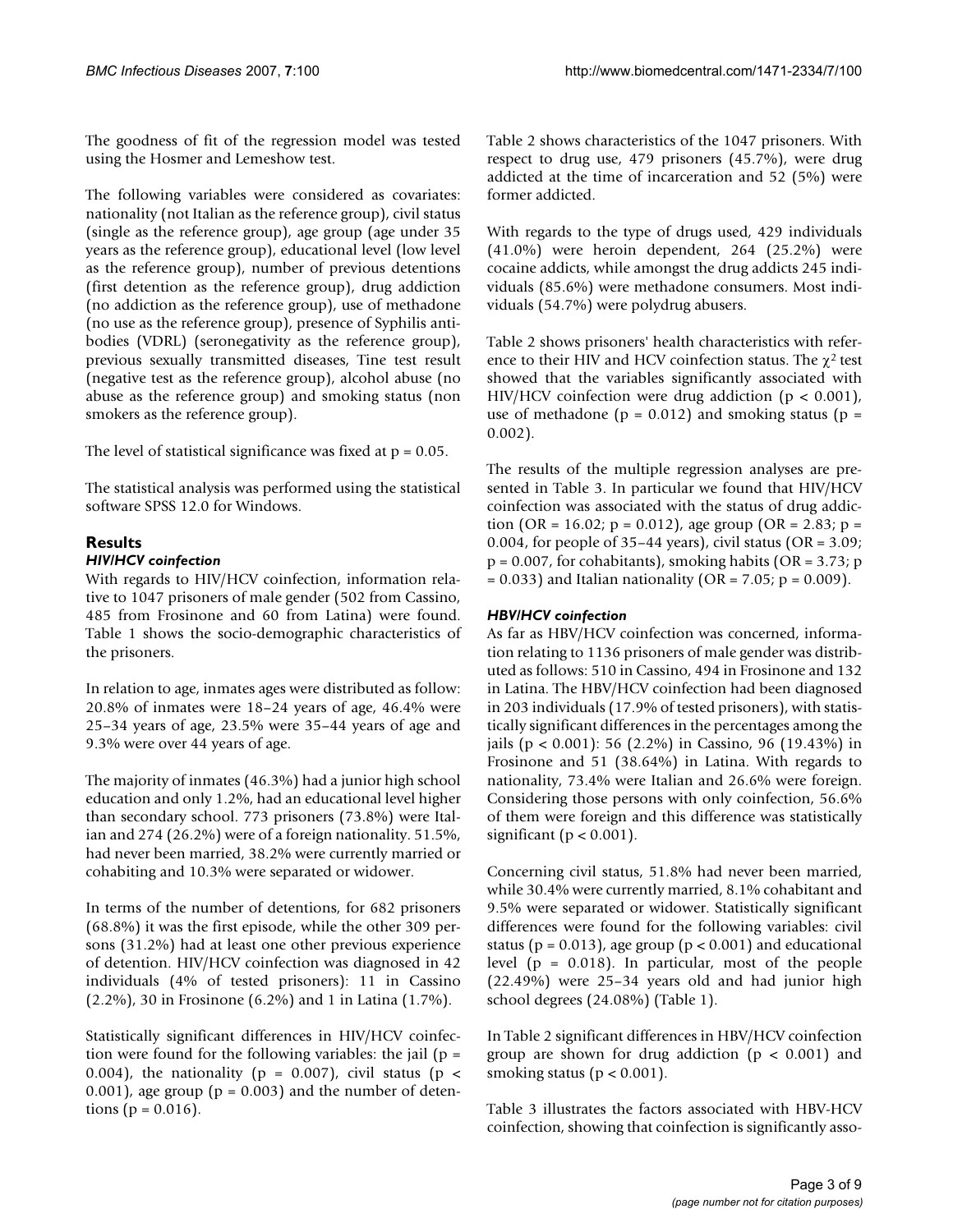|                       | <b>HIV/HCV</b> |                       |         | <b>HBV/HCV</b> |                       |         | <b>HIV/HBV</b> |                       |       |
|-----------------------|----------------|-----------------------|---------|----------------|-----------------------|---------|----------------|-----------------------|-------|
| Characteris<br>tic    | Total (%)      | coinfection<br>$(\%)$ | p       | Total (%)      | coinfection<br>$(\%)$ | p       | Total (%)      | coinfection<br>$(\%)$ | P     |
| Total                 | 1047 (100)     | 42 (4)                |         | 1136(100)      | 203 (17.9)            |         | 1076 (100)     | 31(2.9)               |       |
| Jail                  |                |                       |         |                |                       |         |                |                       |       |
| Cassino               | 502 (47.9)     | 11(2.2)               |         | 510 (44.9)     | 56 (11.0)             |         | 505(46.9)      | 10(2.0)               |       |
| Frosinone             | 485 (46.3)     | 30(6.2)               | 0.004   | 494 (43.5)     | 96 (19.4)             | < 0.001 | 511(47.5)      | 19(3.7)               | 0.248 |
| Latina                | 60(5.8)        | 1(1.7)                |         | 132(11.6)      | 51 (38.6)             |         | 60(5.6)        | 2(3.3)                |       |
| Tot                   | 1047           | 42                    |         | 1136           | 203                   |         | 1076           | 31                    |       |
| Nationality           |                |                       |         |                |                       |         |                |                       |       |
| Italian               | 773 (73.8)     | 39(5)                 |         | 834 (73.4)     | 32(3.8)               |         | 787(73.1)      | 28(3.6)               |       |
| Foreign               | 274 (26.2)     | 3(1.1)                | 0.007   | 302 (26.6)     | 171 (56.6)            | < 0.001 | 289(26.9)      | 3(1.0)                | 0.029 |
| Tot                   | 1047           | 42                    |         | 1136           | 203                   |         | 1076           | 31                    |       |
| Civil status          |                |                       |         |                |                       |         |                |                       |       |
| Single                | 423 (51.5)     | 16(3.8)               |         |                |                       |         | 441(51.8)      | 14(3.2)               |       |
| Married               | 240 (29.2)     | 5(2.1)                |         | 468 (51.8)     | 105(22.4)             |         | 247(29.0)      | 4(1.6)                |       |
| Cohabitant            | 73 (9.0)       | 10(13.7)              | < 0.001 | 275 (30.4)     | 36(13.1)              | 0.013   | 74 (8.7)       | 7(9.5)                | 0.020 |
| Separated             | 71 (8.6)       | 4(5.6)                |         | 75 (8.3)       | 15(20.0)              |         | 74(8.7)        | 2(2.7)                |       |
| Widower               | 14(1.7)        | 2(14.3)               |         | 73(8.1)        | 19(26.0)              |         | 15(1.8)        | 1(6.7)                |       |
| Tot                   | 821            | 37                    |         | 13(1.4)        | 4 (30.8)              |         | 851            | 28                    |       |
|                       |                |                       |         | 904            | 179                   |         |                |                       |       |
| Age group             |                |                       |         |                |                       |         |                |                       |       |
| $18 - 24$             | 211 (20.8)     | 1(0.5)                |         | 234(23.1)      | 32 (12.1)             |         | 215(20.4)      | 0(0)                  |       |
| $25 - 34$             | 469 (46.4)     | 21(4.5)               |         | 507 (50.0)     | 114(22.5)             |         | 482(45.8)      | 16(3.3)               |       |
| $35 - 44$             | 238 (23.5)     | 17(7.1)               | 0.003   | 255 (25.2)     | 47 (18.4)             | < 0.001 | 245 (23.3)     | 13(5.3)               | 0.003 |
| $\geq 45$             | 94 (9.3)       | 1(1.1)                |         | 101(10.0)      | 5(4.9)                |         | 98(9.3)        | 0(0)                  |       |
| Tot                   | 1013           | 40                    |         | 1097           | 198                   |         | 1040           | 29                    |       |
| Educational<br>level  |                |                       |         |                |                       |         |                |                       |       |
| <b>Illiterate</b>     | 33 (3.7)       | 0(0)                  |         |                |                       |         |                |                       |       |
| Elementary<br>school  | 300 (38.2)     | 13(4.3)               |         | 33(3.9)        | (3.0)                 |         | 36(4.6)        | 0(0)                  |       |
| Jumior high<br>school | 346 (46.3)     | 16(4.6)               | 0.535   | 339 (40.5)     | 63(18.6)              | 0.018   | 309(39.8)      | 9(2.9)                | 0.784 |
| Senior high<br>school | 64 (10.6)      | 1(18.9)               |         | 382 (45.7)     | 92(24.1)              |         | 358(46.1)      | 8(2.2)                |       |
| Degree                | 8(1.2)         | 0(0)                  |         | 73 (8.7)       | 11(15.1)              |         | 65(8.4)        | 1(1.5)                |       |
| Tot                   | 751            | 39                    |         | 9(1.1)         | 1(11.1)               |         | 9(1.2)         | 0(0)                  |       |
|                       |                |                       |         | 836            | 168                   |         | 777            | 18                    |       |
| Num. of<br>detentions |                |                       |         |                |                       |         |                |                       |       |
| First<br>detention    | 682 (68.8)     | 21(3.1)               |         | 734 (68.2)     | 129 (17.6)            |         | 689(67.7)      | 16(2.3)               |       |
| >   detention         | 309 (31.2)     | 20(6.5)               | 0.016   | 342 (31.8)     | 65 (19.0)             | 0.570   | 328(32.3)      | 13(4.0)               | 0.142 |
| Tot                   | 991            | 41                    |         | 1076           | 194                   |         | 1017           | 29                    |       |
|                       |                |                       |         |                |                       |         |                |                       |       |

**Table 1: Socio-demographic characteristics of prisoners, according to seropositivity against HIV/HCV, HBV/HCV and HIV/HBV**

ciated with drug addiction (OR =  $4.15$ , p <  $0.001$ ), age group (OR =  $0.371$ , p =  $0.04$ , for people over 45 years), and Italian nationality (OR =  $2.31$ , p <  $0.001$ ).

#### *HIV/HBV coinfection*

HIV/HBV coinfection was studied in 1076 prisoners and these numbers were distributed as follows: 505 in Cassino (46.9%), 511 in Frosinone (47.5%) and 60 (5.6%) in Latina. The prevalence rate of this coinfection was found to be 2.9%.

73.1% of the inmates were Italian and 3.56% of them had HIV/HBV coinfections.

Most of them (51.8%) had never been married, 29.0% were currently married, 8.7% were cohabitant and 10.5% were separated or widower.

HBV/HCV coinfection was detected in 5.7% of the prisoners with drug addictions, 8.89% in methadone users and 3.8% in those inmates who smoked. With regards to edu-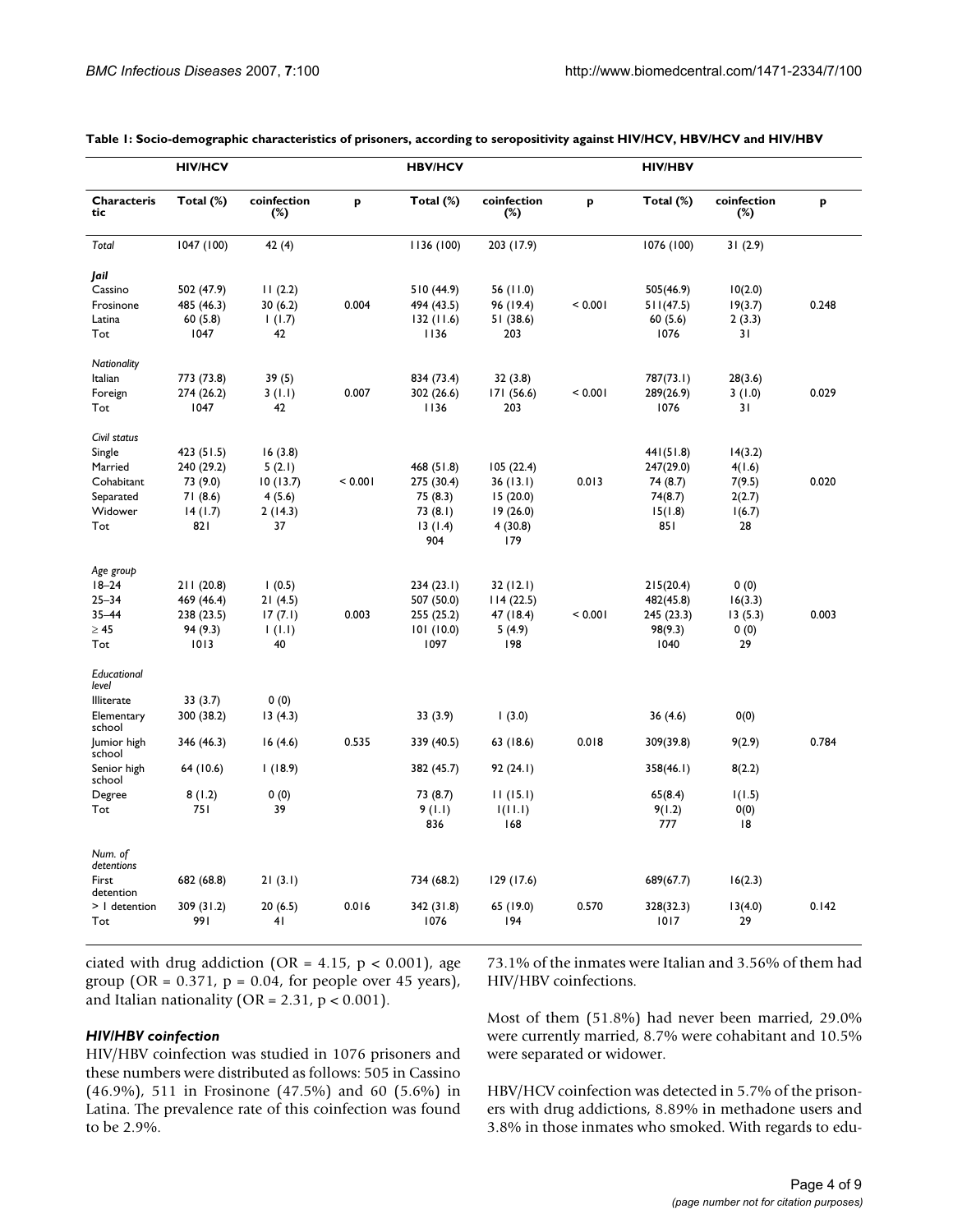| <b>HIV/HCV</b>                                         |                       |                    | <b>HBV/HCV</b> |                       |                       | <b>HIV/HBV</b> |                       |                       |         |
|--------------------------------------------------------|-----------------------|--------------------|----------------|-----------------------|-----------------------|----------------|-----------------------|-----------------------|---------|
| Characteri<br>stic                                     | Total (%)             | coinfection<br>(%) | P              | Total (%)             | coinfection<br>$(\%)$ | p              | Total (%)             | coinfection<br>$(\%)$ | P       |
| Drug<br>addiction                                      |                       |                    |                |                       |                       |                |                       |                       |         |
| No                                                     | 516 (49.3)            | 2(0.4)             |                | 574 (50.5)            | 44 (7.7)              |                | 531 (49.3)            | 2(0.47)               |         |
| Yes                                                    | 479 (45.7)            | 36(7.5)            |                | 512(45.1)             | 148 (28.9)            |                | 494 (45.9)            | 28 (5.7)              |         |
| Former                                                 | 52(5)                 | 4(7.7)             | < 0.001        | 50 (4.4)              | 11(22.0)              | < 0.001        | 51(4.7)               | 1(2.0)                | < 0.001 |
| Tot                                                    | 1047                  | 42                 |                | 1086                  | 203                   |                | 1076                  | 31                    |         |
| Drug type                                              |                       |                    |                |                       |                       |                |                       |                       |         |
| Heroin                                                 | 429 (41)              | 40 (9.3)           |                | 450 (39.6)            | 148 (32.9)            |                | 438 (40.7)            | 29 (6.6)              |         |
| Cocaine                                                | 264(25.2)             | 18(6.8)            |                | 280 (24.6)            | 83 (29.6)             |                | 272 (25.3)            | 14(5.1)               |         |
| Tot                                                    | 693                   | 58                 |                | 730                   | 231                   |                | 1076                  | 43                    |         |
| Use of<br>methadone                                    |                       |                    |                |                       |                       |                |                       |                       |         |
| No                                                     | 38 (14.4)             | 0(0)               |                | 261(73.1)             | 35 (13.4)             |                | 249 (87.1)            | 22 (8.8)              |         |
| Yes                                                    | 245 (85.6)            | 32(13.1)           | 0.012          | 96 (26.9)             | 95 (99.0)             | 0.992          | 38 (13.3)             | 0(0)                  | 0.057   |
| Tot                                                    | 283                   | 32                 |                | 357                   | 130                   |                | 286                   | 22                    |         |
| <b>VDRL</b>                                            |                       |                    |                |                       |                       |                |                       |                       |         |
| Positive                                               | 14(1.5)               | 2(14.3)            |                | 14(1.4)               | 3(21.4)               |                | 19(1.9)               | 1(5.3)                |         |
| Negative                                               | 972 (98.5)            | 34 (3.5)           | 0.09           | 982 (98.6)            | 173 (17.6)            |                | 993 (98.1)            | 26 (2.6)              | 0.479   |
| Tot                                                    | 986                   | 36                 |                | 996                   | 176                   | 0.71           | 1012                  | 27                    |         |
| Previous<br>sexually<br>transmitted<br>diseases<br>Yes | 30(3.2)<br>900 (96.8) | 3(10)<br>31(3.4)   | 0.092          | 32(3.1)<br>983 (98.8) | 8(25)<br>182 (18.5)   | 0.355          | 35(3.7)<br>922 (96.3) | 2(5.7)<br>24(2.6)     | 0.226   |
| <b>No</b>                                              | 930                   | 34                 |                | 1015                  | 190                   |                | 957                   | 26                    |         |
| Tot                                                    |                       |                    |                |                       |                       |                |                       |                       |         |
| Tine test                                              |                       |                    |                |                       |                       |                |                       |                       |         |
| Positive                                               | 38 (4.5)              | 0(0)               |                | 41 $(4.5)$            | 8(19.5)               |                | 39 (4.3)              | 2(5.1)                |         |
| Negative                                               | 856 (95.5)            | 34 (4.0)           |                | 868 (95.5)            | 154 (17.7)            |                | 873 (95.7)            | 24 (2.7)              | 0.382   |
| Tot                                                    | 894                   | 34                 | 0.393          | 909                   | 162                   | 0.772          | 912                   | 26                    |         |
| Alcohol abuse                                          |                       |                    |                |                       |                       |                |                       |                       |         |
| Yes                                                    | 95(9.3)               | 6(6.3)             |                | 103(9.3)              | 21(20.4)              |                | 99 (9.4)              | 5(5.0)                |         |
| No                                                     | 925 (90.7)            | 36 (3.9)           | 0.272          | 1006 (90.7)           | 178 (17.7)            | 0.497          | 950 (90.6)            | 25(2.6)               | 0.169   |
| Tot                                                    | 1020                  | 42                 |                | 1109                  | 199                   |                | 1049                  | 30                    |         |
| Smoking<br>status                                      |                       |                    |                |                       |                       |                |                       |                       |         |
| Yes                                                    | 717 (69.6)            | 38 (5.3)           |                | 778 (69.5)            | 160(20.6)             |                | 739(69.8)             | 28 (3.8)              |         |
| No                                                     | 313(30.4)             | 4(1.3)             | 0.002          | 342 (30.5)            | 39 (11.4)             | < 0.001        | 320(30.2)             | 2(0.6)                | 0.004   |
| Tot                                                    | 1030                  | 42                 |                | 1120                  | 199                   |                | 1059                  | 30                    |         |
|                                                        |                       |                    |                |                       |                       |                |                       |                       |         |

**Table 2: Health status characteristics, according to seropositivity against HIV/HCV, HBV/HCV and HIV/HBV coinfection among inmates in Southern Lazio**

cational level, 667 prisoners had an elementary or junior high school degree and 17 of them had a HBV/HCV coinfection, furthermore, only 9, of the inmates had a tertiary level degree and none of them had coinfections.

0.003), drug addiction ( $p < 0.001$ ) and smoking status ( $p$ = 0.004). (Tables 1 and 2)

The association between the use of methadone and HIV/ HCV coinfection was almost significant ( $p = 0.057$ ).

Statistically significant differences were found for nationality ( $p = 0.029$ ), civil status ( $p = 0.020$ ), age group ( $p = 0.029$ )

The regression analysis showed that factors associated with HIV/HBV coinfection seropositivity, were drug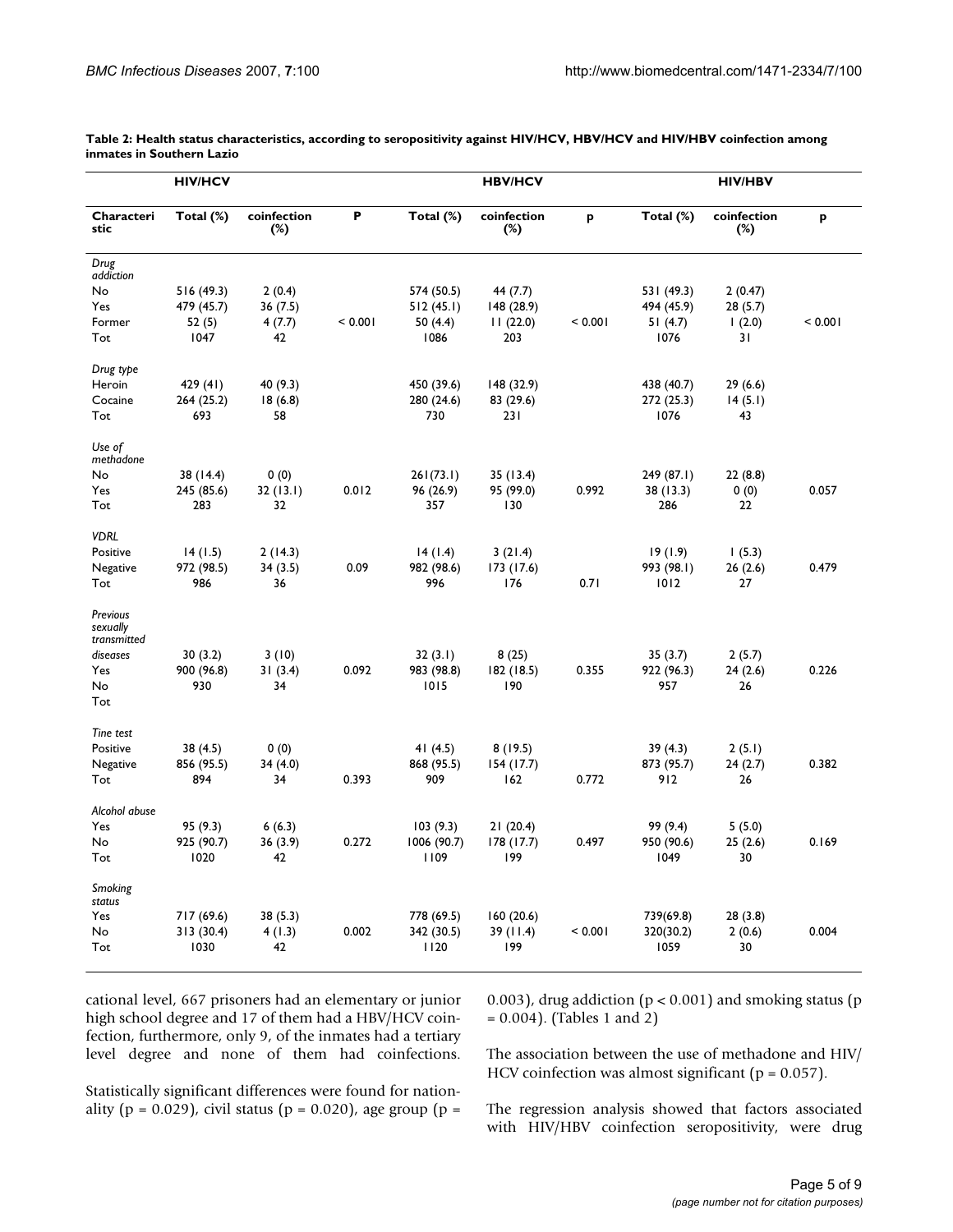|                              | <b>HIV/HCV</b>           |       | <b>HBV/HCV</b>           |         | <b>HIV/HBV</b>            |       |  |
|------------------------------|--------------------------|-------|--------------------------|---------|---------------------------|-------|--|
| Characteristic               | OR (95%CI)               | p     | OR (95%CI)               | p       | OR (95%CI)                | p     |  |
| Drug addiction               |                          |       |                          |         |                           |       |  |
| No (reference<br>group)      |                          |       |                          |         |                           |       |  |
| Yes                          | $16.02(3.79 -$<br>67.74) | 0.012 | $4.15(2.83 - 6.09)$      | < 0.001 | $23.57(3.16 -$<br>175.83) | 0.002 |  |
| Age group (years)            |                          |       |                          |         |                           |       |  |
| < 35 (reference<br>group)    |                          |       |                          |         | ı                         |       |  |
| $35 - 44$                    | $2.83$ (1.42 – 5.61)     | 0.004 | $1.01 (0.68 - 1.49)$     | 0.970   | $2.99$ (1.39 – 6.53)      | 0.006 |  |
| $\geq 45$                    | $0.91(0.11 - 7.76)$      | 0.933 | $0.371(1.14 - 0.95)$     | 0.040   | n.a.                      | n.a.  |  |
| Smoking status               |                          |       |                          |         |                           |       |  |
| No (reference<br>group)      |                          |       |                          |         |                           |       |  |
| Yes                          | $3.73$ (1.11 - 12.56)    | 0.033 | $1.417(0.950 -$<br>2.11) | 0.088   | $4.25(0.98 - 18.40)$      | 0.053 |  |
| Nationality                  |                          |       |                          |         |                           |       |  |
| Foreign (reference<br>group) |                          |       |                          |         |                           |       |  |
| Italian                      | $7.05(1.64 - 30.31)$     | 0.009 | $2.310(1.506 -$<br>3.54) | < 0.001 | $4.61$ (1.07 - 19.92)     | 0.040 |  |
| Civil Status                 |                          |       |                          |         |                           |       |  |
| Single (reference<br>group)  |                          |       |                          |         |                           |       |  |
| Cohabitant                   | $3.09$ (1.37 – 6.97)     | 0.007 | $0.68$ (0.36 - 1.27)     | 0.227   | $2.84$ (1.12 - 7.19)      | 0.028 |  |
| Married                      | $0.70(0.23 - 2.13)$      | 0.534 | $0.86$ (0.56 - 1.33)     | 0.500   | $0.71(0.20 - 2.54)$       | 0.598 |  |
| Divorced                     | $0.76$ (0.23 - 2.48)     | 0.649 | $0.78(0.25 - 2.52)$      | 0.701   | $0.82(0.21 - 2.51)$       | 0.636 |  |
| Goodness of fit              | $\gamma^2$ = 0.719       |       | $\gamma^2$ = 1.649       |         | $\gamma^2$ = 2.234        |       |  |
| H-L test                     | $p = 0.998$              |       | $p = 0.895$              |         | $p = 0.946$               |       |  |

**Table 3: Factors associated with HIV/HCV, HBV/HCV and HIV/HBV coinfections among inmates in Southern Lazio**

n.a. = not applicable

addiction (OR = 23.57, p= 0.002), age group (OR = 2.99,  $p = 0.006$ , for people of 35–44 years, Italian nationality  $(OR = 4.25, p = 0.04)$  and civil status  $(OR = 2.84, p = 1.04)$ 0.028, for cohabitants) (Table 3).

# **Discussion**

This cross-sectional study carried out in the jails in Southern Lazio showed a prevalence of HIV/HCV, HBV/HCV and HIV/HBV coinfections of about 4%, 18% and 3% in inmates, respectively. Data regarding these coinfections prevalence, even if remarkable, could however represent a biased estimation of the phenomenon, as screening for these infections are not mandatory for all prisoners. In our study the percentage of prisoners actually subjected to HIV testing was 47.37% of all prisoners. This particular situation could be due to the fact that all of the penitentiaries examined in our study are jails where the prisoners are confined waiting for judgement or condemned to punishments less than 5 years.

As depicted in other international studies, our study showed that HIV, HBV and HCV sero-positivities coinfections are strictly associated with the status of drug addiction, especially intravenous heroin addiction. Moreover, the spread of HIV and viral liver infections is due to needle sharing, the most important risk related factor, confirming the results of similar national [49-51] and international investigations [7,8,12,17,28,29,31,39,41,42,52- 54].

Furthermore, HIV, HBV and HCV sero-positivities are influence by civil status, being a widower or cohabitant is significantly associated with these coinfections.

Finally, it is possible to consider that even if health management of HBV, HCV and HIV sero-positivities in jails appears worrisome, there is paradoxically an opportunity for these patients of receiving good treatment inside the prison environment [55].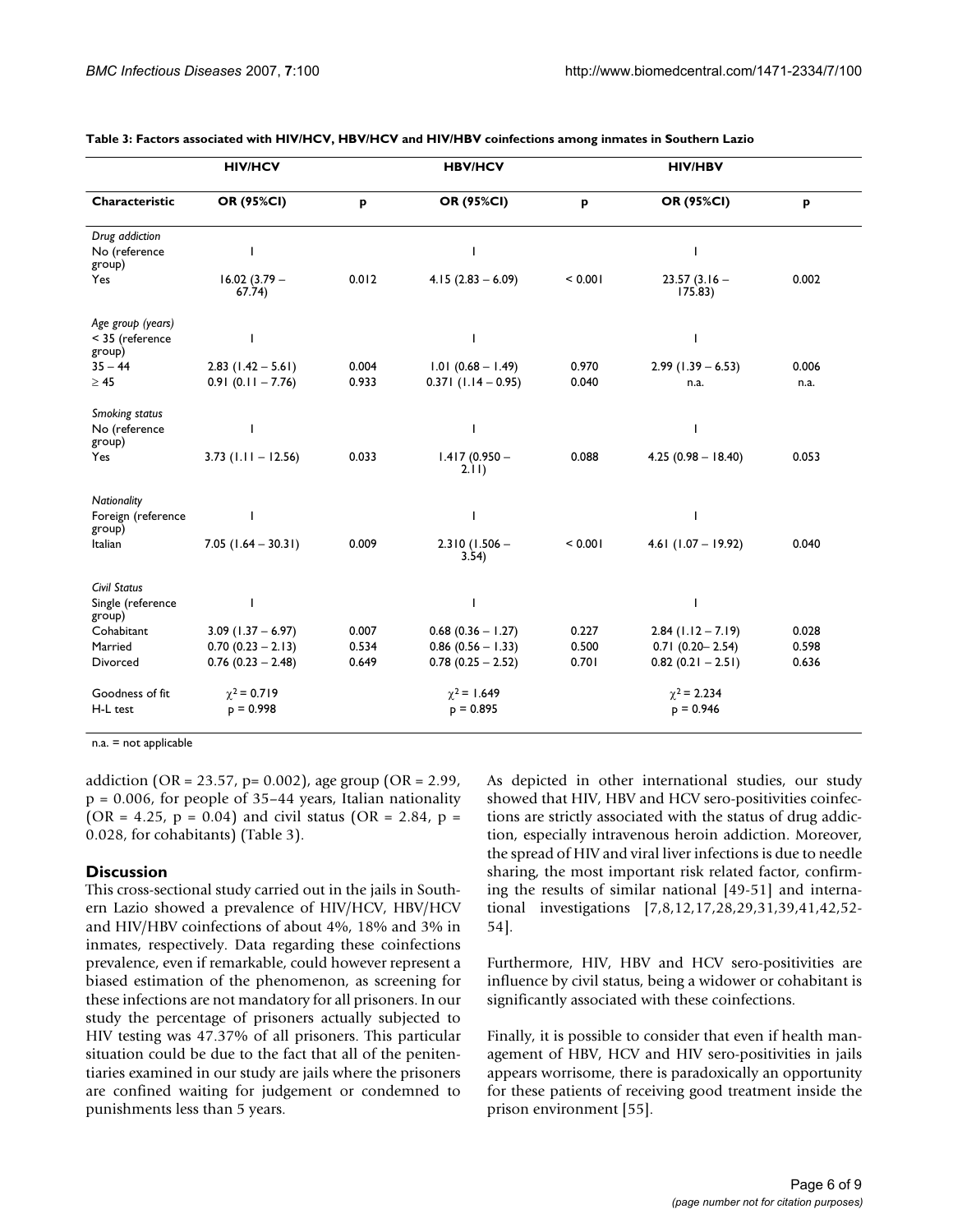Our study has some limitations. One weakness is information bias. The study was based on the information gathered from the clinical charts, which may not have been complete in defining inmates' health status and diagnostics. Moreover, for some variables, such as educational level, and civil status, gathered data were not complete.

It is not known whether the study population is representative of the whole populations of participating prisons. It is possible that drug addicts were more likely to be given a HIV, HBV and HCV test, in which case an overestimation of the prevalence rates of infections could occur. In this case, if we hypothesize that all prisoners not given a test were seronegative, we would find a prevalence of 2.45%, 10.9% and 11.6%, respectively.

A fundamental role in the control of infection from HIV in prison environments may be found through prevention. As prisoner populations are at high risk for all of these infections, it is necessary for public health and institutions to collaborate to develop HBV, HCV, HIV prevention programs, including immunization, health education and substance abuse treatment. It is worrisome that not all prisoners are submitted to screening of these infections, while in other countries mandatory drug and blood tests exists [56].

In waiting for a positive evolution in the preparation of a sure and immunological vaccine, the application of direct and indirect prophylaxis measures represents the more convenient way to combat the AIDS problem in prisons.

The second fundamental aspect of the preventive strategy against HIV/AIDS in the prison environment is the thorough observance of hygiene rules either general or specific (i.e., personal use of razors, teeth brush), which are often neglected, even the most elementary ones.

The overcrowding of prisons and the consequent discomfort either among the warders or among the prisoners has become one of the most urgent problems to face. As reported by the WHO guideline to the essentials in prison health, the living conditions in most prisons of the world are unhealthy and rates of infection with HIV and hepatitis are much higher than in the general population [57]. Concerns exist that prisons could serve as a reservoir for the amplification of the transmission of infectious diseases in the wider community after the release of inmates who have became infected while incarcerated [2].

Of those identified as being infected in prison, 85% of cases were associated with pre-incarceration behaviours [35,36]. The restrictive nature of the prison environment and the scarcity of clean syringes and condoms probably heighten the hazards associated with high risk activities, thus increasing the risk of transmission from infected to uninfected inmates [37].

The scientific literature shows a strong connection between infection from HIV, HBV, HCV and the group of drug-addicts in which some risk factors are surely present [38,39]. As shown in many studies, it is clear that although the jail can reduce the consumers of drugs by parenteral mean, the risk to contract the infections from HIV, HBV, and HCV would increase for people who continue to inject toxic substances [40,41].

In conclusion, our study points out that within the inmates population a resevoir of infected individuals exists, and that the jails could represent a pivotal target for primary prevention programs (for inmates, for prison guard and for the general population when an inmate leaves the jail), secondary prevention (in order to reduce the clinical risks for progression of liver disease and AIDS, and to reduce costs for management complicated infection) and tertiary prevention (to guarantee prisoners right of health).

# **Conclusion**

To control the diffusion of infectious diseases, and above all HIV, in prisons, implementation of operative guidelines and adequate funding are needed. It is therefore necessary to promote epidemiological studies and cost analyse of the economic impact relating to the public health of prisoners with coinfection management, in order to know the real burden of the problem.

# **Competing interests**

The author(s) declare that they have no competing interests.

# **Authors' contributions**

All of the authors participated in the establishment of the research. GLT, EDV and WR conceived the study, participated in its design and coordination. GLT, GC and AM performed the statistical analysis. GLT, LM, MR and GC wrote the initial draft of the manuscript, which GLT, GG and AG edited. All authors read and approved the final manuscript.

#### **Acknowledgements**

The research project was approved by the Italian Ministry of Justice.

We would to thank Wendy Morotti for the linguistic revision of the manuscript.

#### **References**

- 1. Highleyman L: **[HIV and hepatitis C coinfection.](http://www.ncbi.nlm.nih.gov/entrez/query.fcgi?cmd=Retrieve&db=PubMed&dopt=Abstract&list_uids=12691036)** *BETA* 2003, **15:**32-44.
- 2. Macalino GE, Vlahov D, Sanford-Colby S, Patel S, Sabin K, Salas C, *et al.*: **[Prevalence and incidence of HIV, hepatitis B virus, and](http://www.ncbi.nlm.nih.gov/entrez/query.fcgi?cmd=Retrieve&db=PubMed&dopt=Abstract&list_uids=15226146)**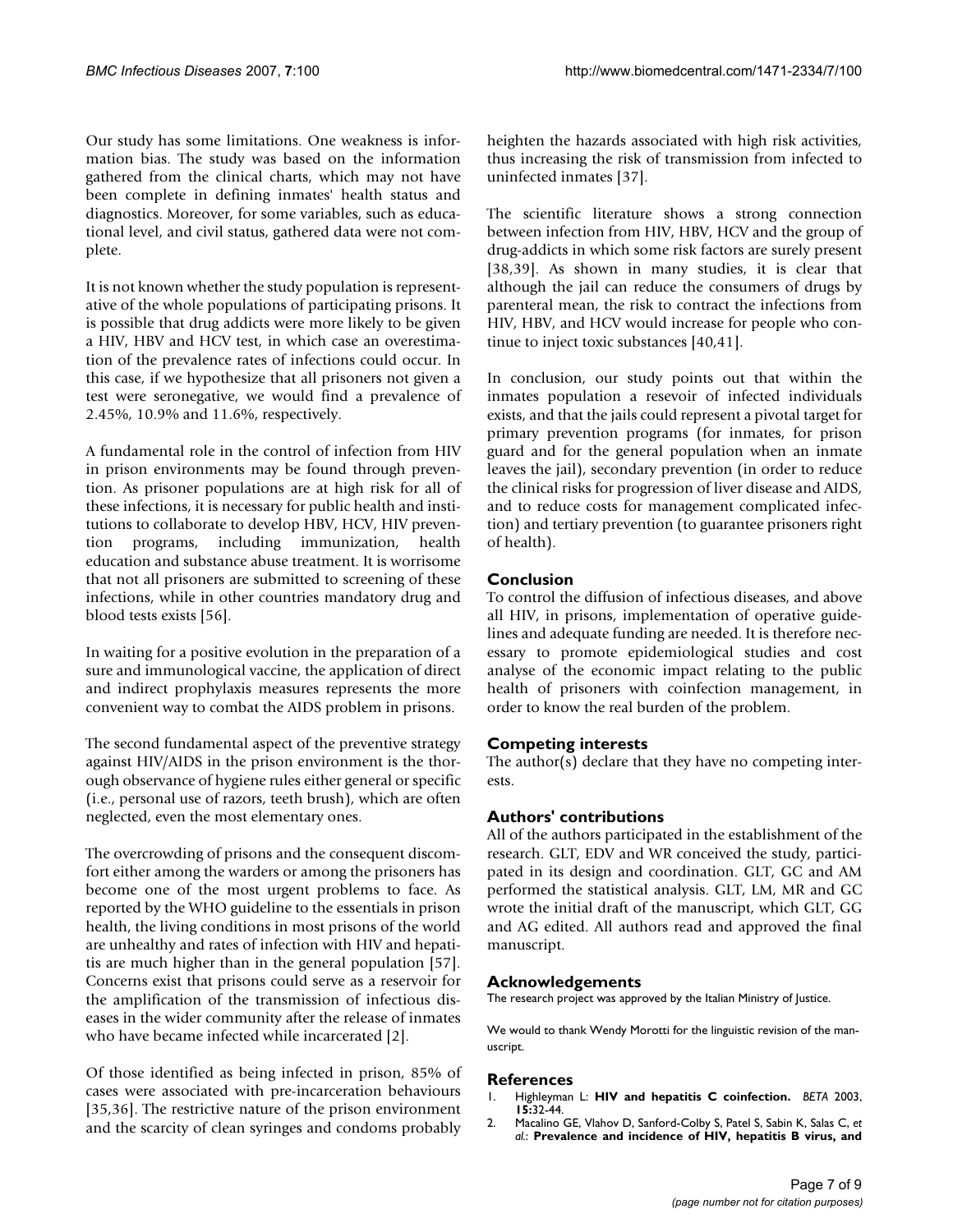**[hepatitis C virus infections among males in Rhode Island](http://www.ncbi.nlm.nih.gov/entrez/query.fcgi?cmd=Retrieve&db=PubMed&dopt=Abstract&list_uids=15226146) [prisons.](http://www.ncbi.nlm.nih.gov/entrez/query.fcgi?cmd=Retrieve&db=PubMed&dopt=Abstract&list_uids=15226146)** *Am J Public Health* 2004, **94:**1218-23.

- 3. Giotakos O, Bourtsoukli P, Paraskeyopoulou T, Spandoni P, Stasinos S, Boulougouri D, *et al.*: **[Prevalence and risk factors of HIV, hep](http://www.ncbi.nlm.nih.gov/entrez/query.fcgi?cmd=Retrieve&db=PubMed&dopt=Abstract&list_uids=12825735)[atitis B and hepatitis C in a forensic population of rapists and](http://www.ncbi.nlm.nih.gov/entrez/query.fcgi?cmd=Retrieve&db=PubMed&dopt=Abstract&list_uids=12825735) [child molesters.](http://www.ncbi.nlm.nih.gov/entrez/query.fcgi?cmd=Retrieve&db=PubMed&dopt=Abstract&list_uids=12825735)** *Epidemiol Infect* 2003, **130:**497-500.
- 4. Solomon L, Flynn C, Muck K, Vertefeuille J: **[Prevalence of HIV,](http://www.ncbi.nlm.nih.gov/entrez/query.fcgi?cmd=Retrieve&db=PubMed&dopt=Abstract&list_uids=15047781) [syphilis, hepatitis B, and hepatitis C among entrants to Mar](http://www.ncbi.nlm.nih.gov/entrez/query.fcgi?cmd=Retrieve&db=PubMed&dopt=Abstract&list_uids=15047781)[yland correctional facilities.](http://www.ncbi.nlm.nih.gov/entrez/query.fcgi?cmd=Retrieve&db=PubMed&dopt=Abstract&list_uids=15047781)** *J Urban Health* 2004, **81:**25-37.
- 5. Santana Rodriguez OE, Male Gil ML, HernandezSantana JF, Liminana Canal JM, Martin Sanchez AM: **[Prevalence of serologic markers](http://www.ncbi.nlm.nih.gov/entrez/query.fcgi?cmd=Retrieve&db=PubMed&dopt=Abstract&list_uids=9794122) [of HBV, HDV, HCV and HIV in non-injection drug users](http://www.ncbi.nlm.nih.gov/entrez/query.fcgi?cmd=Retrieve&db=PubMed&dopt=Abstract&list_uids=9794122) [compared to injection drug users in Gran Canaria, Spain.](http://www.ncbi.nlm.nih.gov/entrez/query.fcgi?cmd=Retrieve&db=PubMed&dopt=Abstract&list_uids=9794122)** *Eur J Epidemiol* 1998, **14:**555-61.
- 6. Altice FL, Mostashari F, Selwyn PA, Checko PJ, Singh R, Tanguay S, *et al.*: **[Predictors of HIV infection among newly sentenced male](http://www.ncbi.nlm.nih.gov/entrez/query.fcgi?cmd=Retrieve&db=PubMed&dopt=Abstract&list_uids=9715840) [prisoners.](http://www.ncbi.nlm.nih.gov/entrez/query.fcgi?cmd=Retrieve&db=PubMed&dopt=Abstract&list_uids=9715840)** *JAIDS* 1998, **18:**444-53.
- 7. Bellis MA, Weild AR, Beeching NJ, Mutton KJ, Syed Q: **[Prevalence](http://www.ncbi.nlm.nih.gov/entrez/query.fcgi?cmd=Retrieve&db=PubMed&dopt=Abstract&list_uids=9233323) [of HIV and injecting drug use in men entering Liverpool](http://www.ncbi.nlm.nih.gov/entrez/query.fcgi?cmd=Retrieve&db=PubMed&dopt=Abstract&list_uids=9233323) [prison.](http://www.ncbi.nlm.nih.gov/entrez/query.fcgi?cmd=Retrieve&db=PubMed&dopt=Abstract&list_uids=9233323)** *BMJ* 1997, **315:**30-1.
- 8. Buavirat A, Page-Shafer K, van Griensven GJP, Mandel JS, Evans J, Chuaratanaphong J, Chiamwongpat S, Sacks R, Moss A: **[Risk of prev](http://www.ncbi.nlm.nih.gov/entrez/query.fcgi?cmd=Retrieve&db=PubMed&dopt=Abstract&list_uids=12574043)alent HIV infection associated with incarceration among [injecting drug users in Bangkok, Thailand: case-control](http://www.ncbi.nlm.nih.gov/entrez/query.fcgi?cmd=Retrieve&db=PubMed&dopt=Abstract&list_uids=12574043) [study.](http://www.ncbi.nlm.nih.gov/entrez/query.fcgi?cmd=Retrieve&db=PubMed&dopt=Abstract&list_uids=12574043)** *BMJ* 2003, **326:**308-12.
- 9. Catalan-Soares BC, Almeida RT, Carneiro-Proietti AB: **[Prevalence](http://www.ncbi.nlm.nih.gov/entrez/query.fcgi?cmd=Retrieve&db=PubMed&dopt=Abstract&list_uids=10881115) of HIV-1/2, HTLV-I/II, hepatitis B virus (HBV), hepatitis C [virus \(HCV\), Treponema pallidum and Trypanosoma cruzi](http://www.ncbi.nlm.nih.gov/entrez/query.fcgi?cmd=Retrieve&db=PubMed&dopt=Abstract&list_uids=10881115) among prison inmates at Manhuacu, Minas Gerais State, [Brazil.](http://www.ncbi.nlm.nih.gov/entrez/query.fcgi?cmd=Retrieve&db=PubMed&dopt=Abstract&list_uids=10881115)** *Rev Soc Bras Med Trop* 2000, **33:**27-30.
- 10. Dufour A, Alary M, Poulin C, Allard F, Noel L, Trottier G, *et al.*: **[Prev](http://www.ncbi.nlm.nih.gov/entrez/query.fcgi?cmd=Retrieve&db=PubMed&dopt=Abstract&list_uids=8853735)[alence and risk behaviours for HIV infection among inmates](http://www.ncbi.nlm.nih.gov/entrez/query.fcgi?cmd=Retrieve&db=PubMed&dopt=Abstract&list_uids=8853735) [of a provincial prison in Quebec City.](http://www.ncbi.nlm.nih.gov/entrez/query.fcgi?cmd=Retrieve&db=PubMed&dopt=Abstract&list_uids=8853735)** *AIDS* 1996, **10:**1009-15.
- 11. Edwards A, Curtis S, Sherrard J: **[Survey of risk behaviour and](http://www.ncbi.nlm.nih.gov/entrez/query.fcgi?cmd=Retrieve&db=PubMed&dopt=Abstract&list_uids=10454182) [HIV prevalence in an English prison.](http://www.ncbi.nlm.nih.gov/entrez/query.fcgi?cmd=Retrieve&db=PubMed&dopt=Abstract&list_uids=10454182)** *Int J STD AIDS* 1999, **10:**464-6.
- 12. Gore S, Bird A, Burns S, Goldberg D, Ross A, Macgregor J: **[Drug](http://www.ncbi.nlm.nih.gov/entrez/query.fcgi?cmd=Retrieve&db=PubMed&dopt=Abstract&list_uids=7866170) [injection and HIV prevalence in inmates of Glenochil prison.](http://www.ncbi.nlm.nih.gov/entrez/query.fcgi?cmd=Retrieve&db=PubMed&dopt=Abstract&list_uids=7866170)** *BMJ* 1995, **310:**293-6.
- 13. Kebede Y, Pickering J, McDonald JC, Wotton K, Zewde D: **[HIV](http://www.ncbi.nlm.nih.gov/entrez/query.fcgi?cmd=Retrieve&db=PubMed&dopt=Abstract&list_uids=2014865) [infection in an Ethiopian prison.](http://www.ncbi.nlm.nih.gov/entrez/query.fcgi?cmd=Retrieve&db=PubMed&dopt=Abstract&list_uids=2014865)** *Am J Public Health* 1991, **81:**625-627.
- 14. Martin Sanchez V, Cayla Buqueras JA, Gonzales Moris ML, Herrero Alonso LE, Vicente Perez R: **[Evaluation of the prevalence of HIV](http://www.ncbi.nlm.nih.gov/entrez/query.fcgi?cmd=Retrieve&db=PubMed&dopt=Abstract&list_uids=9445755) [infection in prison inmates at the time of their imprisonment](http://www.ncbi.nlm.nih.gov/entrez/query.fcgi?cmd=Retrieve&db=PubMed&dopt=Abstract&list_uids=9445755) [during the period 1991–1995.](http://www.ncbi.nlm.nih.gov/entrez/query.fcgi?cmd=Retrieve&db=PubMed&dopt=Abstract&list_uids=9445755)** *Rev Esp Salud Publica* 1997, **71:**269-80.
- 15. McDonald AM, Ryan JW, Brown PR, Manners CJ, Falconer AD, Kinnear RC, *et al.*: **[HIV prevalence at reception into Australian](http://www.ncbi.nlm.nih.gov/entrez/query.fcgi?cmd=Retrieve&db=PubMed&dopt=Abstract&list_uids=10451666) [prisons, 1991–1997.](http://www.ncbi.nlm.nih.gov/entrez/query.fcgi?cmd=Retrieve&db=PubMed&dopt=Abstract&list_uids=10451666)** *Med J Aust* 1999, **171:**18-21.
- 16. Allwright S, Bradley F, Long J, Thornton L, Parry J: **[Prevalence of](http://www.ncbi.nlm.nih.gov/entrez/query.fcgi?cmd=Retrieve&db=PubMed&dopt=Abstract&list_uids=10884256) [antibodies to hepatitis B, Hepatitis C, and risk factor in Irish](http://www.ncbi.nlm.nih.gov/entrez/query.fcgi?cmd=Retrieve&db=PubMed&dopt=Abstract&list_uids=10884256) [prisoners: result of a national cross sectional survey.](http://www.ncbi.nlm.nih.gov/entrez/query.fcgi?cmd=Retrieve&db=PubMed&dopt=Abstract&list_uids=10884256)** *BMJ* 2000, **321:**78-82.
- 17. Anastassopoulou CG, Paraskevis D, Sypsa V, Psichoqiou M, Katsoulidou A, Tassopoulos N, *et al.*: **Prevalence Patterns and Genotypes of GB virus C/hepatitis G virus among imprisoned intravenous drug users.** *JMV* 1998, **56:**246-52.
- 18. Butler TG, Dolan KA, Ferson MJ, McGuinness LM, Brown PR, Robertson PW: **[Hepatitis B and C in New South Wales prisons:](http://www.ncbi.nlm.nih.gov/entrez/query.fcgi?cmd=Retrieve&db=PubMed&dopt=Abstract&list_uids=9059433) [prevalence and risk factors.](http://www.ncbi.nlm.nih.gov/entrez/query.fcgi?cmd=Retrieve&db=PubMed&dopt=Abstract&list_uids=9059433)** *Med J Aust* 1997, **166:**127-30.
- 19. Crofts N, Stewart T, Hearne P, Yi Ping X, Breschkin A, Locarnini S: **[Spread of bloodborne viruses among Australian prison](http://www.ncbi.nlm.nih.gov/entrez/query.fcgi?cmd=Retrieve&db=PubMed&dopt=Abstract&list_uids=7866168) [entrants.](http://www.ncbi.nlm.nih.gov/entrez/query.fcgi?cmd=Retrieve&db=PubMed&dopt=Abstract&list_uids=7866168)** *BMJ* 1995, **310:**285-8.
- 20. Ford PM, Pearson M, Sankar-Mistry P, Stevenson T, Bell D, Austin J: **HIV, hepatitis C and risk behaviour in a Canadian medium[security federal penitentiary. Queen's University HIV Prison](http://www.ncbi.nlm.nih.gov/entrez/query.fcgi?cmd=Retrieve&db=PubMed&dopt=Abstract&list_uids=10700482) [Study Group.](http://www.ncbi.nlm.nih.gov/entrez/query.fcgi?cmd=Retrieve&db=PubMed&dopt=Abstract&list_uids=10700482)** *QJM* 2000, **93:**113-9.
- 21. Long J, Allwright S, Barry J, Reynolds SR, Thornton L, Bradley F, et al.: **Prevalence of antibodies to hepatitis B, hepatitis C, and HIV [and risk factors in entrants to Irish prisons: a national cross](http://www.ncbi.nlm.nih.gov/entrez/query.fcgi?cmd=Retrieve&db=PubMed&dopt=Abstract&list_uids=11719410) [sectional survey.](http://www.ncbi.nlm.nih.gov/entrez/query.fcgi?cmd=Retrieve&db=PubMed&dopt=Abstract&list_uids=11719410)** *BMJ* 2001, **323:**1209-13.
- 22. Malliori M, Sypsa V, Psichogiou M, Touloumi G, Skoutelis A, Tassopoulos N, *et al.*: **[A survey of bloodborne viruses and associated](http://www.ncbi.nlm.nih.gov/entrez/query.fcgi?cmd=Retrieve&db=PubMed&dopt=Abstract&list_uids=9624725) [risk behaviours in Greek prisons.](http://www.ncbi.nlm.nih.gov/entrez/query.fcgi?cmd=Retrieve&db=PubMed&dopt=Abstract&list_uids=9624725)** *Addiction* 1998, **93:**243-51.
- 23. Ruiz JD, Molitor F, Sun RK, Mikanda J, Facer M, Colford JM, *et al.*: **Prevalence and correlates of hepatitis C virus infection [among inmates entering the California correctional system.](http://www.ncbi.nlm.nih.gov/entrez/query.fcgi?cmd=Retrieve&db=PubMed&dopt=Abstract&list_uids=10214102)** *West J Med* 1999, **170:**156-60.
- 24. Singh S, Prasad R, Mohanty A: **[High prevalence of sexually trans](http://www.ncbi.nlm.nih.gov/entrez/query.fcgi?cmd=Retrieve&db=PubMed&dopt=Abstract&list_uids=10454185)[mitted and blood-borne infections amongst the inmates of a](http://www.ncbi.nlm.nih.gov/entrez/query.fcgi?cmd=Retrieve&db=PubMed&dopt=Abstract&list_uids=10454185) [district jail in Northern India.](http://www.ncbi.nlm.nih.gov/entrez/query.fcgi?cmd=Retrieve&db=PubMed&dopt=Abstract&list_uids=10454185)** *Int J STD AIDS* 1999, **10:**475-8.
- 25. Dolan KA, Wodak A: **[HIV transmission in a prison system in an](http://www.ncbi.nlm.nih.gov/entrez/query.fcgi?cmd=Retrieve&db=PubMed&dopt=Abstract&list_uids=10451665) [Australian State.](http://www.ncbi.nlm.nih.gov/entrez/query.fcgi?cmd=Retrieve&db=PubMed&dopt=Abstract&list_uids=10451665)** *Med J Aust* 1999, **171:**14-7.
- 26. Margara A: **La tossicodipendenza negli Istituti di pena.** *Proceedings First National Conference on Addiction, Palermo* . 24–26 June 1993
- 27. Massad E, Rozman M, Azevedo RS, Silveira AS, Takey K, Yamamoto YI, *et al.*: **[Seroprevalence of HIV, HCV and Syphilis in Brazilian](http://www.ncbi.nlm.nih.gov/entrez/query.fcgi?cmd=Retrieve&db=PubMed&dopt=Abstract&list_uids=10442469) [prisoners: Preponderance of parenteral transmission.](http://www.ncbi.nlm.nih.gov/entrez/query.fcgi?cmd=Retrieve&db=PubMed&dopt=Abstract&list_uids=10442469)** *Eur J Epidemiol* 1999, **15:**439-45.
- 28. O'Sullivan BG, Levy MH, Dolan KA, Post JJ, Barton SG, Dwyer DE, *et al.*: **[Hepatitis C transmission and HIV post-exposure prophy](http://www.ncbi.nlm.nih.gov/entrez/query.fcgi?cmd=Retrieve&db=PubMed&dopt=Abstract&list_uids=12765501)[laxis after needle- and syringe-sharing in Australian prisons.](http://www.ncbi.nlm.nih.gov/entrez/query.fcgi?cmd=Retrieve&db=PubMed&dopt=Abstract&list_uids=12765501)** *Med J Aust* 2003, **178:**546-9.
- 29. Pallas J, Farinas-Alvarez C, Prieto D, Llorca J, Delgado-Rodriguez M: **Risk factors for monoinfections and coinfections with HIV, [hepatitis B and hepatitis C viruses in northern Spanish pris](http://www.ncbi.nlm.nih.gov/entrez/query.fcgi?cmd=Retrieve&db=PubMed&dopt=Abstract&list_uids=10487645)[oners.](http://www.ncbi.nlm.nih.gov/entrez/query.fcgi?cmd=Retrieve&db=PubMed&dopt=Abstract&list_uids=10487645)** *Epidemiol Infect* 1999, **123:**95-102.
- 30. Pont J, Strutz H, Kahl W, Salzner G: **[HIV epidemiology and risk](http://www.ncbi.nlm.nih.gov/entrez/query.fcgi?cmd=Retrieve&db=PubMed&dopt=Abstract&list_uids=7859839) [behaviour promoting HIV transmission in Austrian prisons.](http://www.ncbi.nlm.nih.gov/entrez/query.fcgi?cmd=Retrieve&db=PubMed&dopt=Abstract&list_uids=7859839)** *Eur J Epidemiol* 1994, **10:**285-9.
- 31. Samuel MC, Doherty PM, Bulterys M, Jenison SA: **[Association](http://www.ncbi.nlm.nih.gov/entrez/query.fcgi?cmd=Retrieve&db=PubMed&dopt=Abstract&list_uids=11811881) [between heroin use, needle sharing and tattoos received in](http://www.ncbi.nlm.nih.gov/entrez/query.fcgi?cmd=Retrieve&db=PubMed&dopt=Abstract&list_uids=11811881) prison with hepatitis B and C positivity among street[recruited injecting drug users in New Mexico, USA.](http://www.ncbi.nlm.nih.gov/entrez/query.fcgi?cmd=Retrieve&db=PubMed&dopt=Abstract&list_uids=11811881)** *Epidemiol Infect* 2001, **127:**475-84.
- 32. Hammett TM, Harmon MP, Rhodes W: **[The burden of infectious](http://www.ncbi.nlm.nih.gov/entrez/query.fcgi?cmd=Retrieve&db=PubMed&dopt=Abstract&list_uids=12406810) [disease among inmates of and releases from US correctional](http://www.ncbi.nlm.nih.gov/entrez/query.fcgi?cmd=Retrieve&db=PubMed&dopt=Abstract&list_uids=12406810) [facilities, 1997.](http://www.ncbi.nlm.nih.gov/entrez/query.fcgi?cmd=Retrieve&db=PubMed&dopt=Abstract&list_uids=12406810)** *Am J Public Health* 2002, **92:**1789-94.
- 33. Weinbaum CM, Sabin KM, Santibanez SS: **[Hepatitis B, hepatitis C,](http://www.ncbi.nlm.nih.gov/entrez/query.fcgi?cmd=Retrieve&db=PubMed&dopt=Abstract&list_uids=16251827) [and HIV in correctional populations: a review of epidemiol](http://www.ncbi.nlm.nih.gov/entrez/query.fcgi?cmd=Retrieve&db=PubMed&dopt=Abstract&list_uids=16251827)[ogy and prevention.](http://www.ncbi.nlm.nih.gov/entrez/query.fcgi?cmd=Retrieve&db=PubMed&dopt=Abstract&list_uids=16251827)** *AIDS* 2005, **19(suppl 3):**S41-S46.
- 34. Butler TG, Dolan KA, Ferson MJ, McGuinness LM, Brown PR, Robertson PW: **[Hepatitis B and C in New South Wales prisons:](http://www.ncbi.nlm.nih.gov/entrez/query.fcgi?cmd=Retrieve&db=PubMed&dopt=Abstract&list_uids=9059433) [prevalence and risk factors.](http://www.ncbi.nlm.nih.gov/entrez/query.fcgi?cmd=Retrieve&db=PubMed&dopt=Abstract&list_uids=9059433)** *Med J Aust* 1997, **166:**127-30.
- 35. Crofts N, Stewart T, Hearne P, Yi Ping X, Breschkin A, Locarnini S: **[Spread of bloodborne viruses among Australian prison](http://www.ncbi.nlm.nih.gov/entrez/query.fcgi?cmd=Retrieve&db=PubMed&dopt=Abstract&list_uids=7866168) [entrants.](http://www.ncbi.nlm.nih.gov/entrez/query.fcgi?cmd=Retrieve&db=PubMed&dopt=Abstract&list_uids=7866168)** *BMJ* 1995, **310:**285-8.
- 36. Vlahov D, Brewer F, Munoz A, Hall D, Taylor E, Polk BF: **Temporal trends of human immunodeficiency virus type 1 (HIV-1) infection among inmates entering a statewide prison system, 1985–1987.** *J AIDS* 1989, **2:**283-90.
- 37. Koulierakis G, Gnardellis C, Agrafiotis D, Power KG: **[HIV risk](http://www.ncbi.nlm.nih.gov/entrez/query.fcgi?cmd=Retrieve&db=PubMed&dopt=Abstract&list_uids=11092068) [behaviour correlates among injecting drug users in Greek](http://www.ncbi.nlm.nih.gov/entrez/query.fcgi?cmd=Retrieve&db=PubMed&dopt=Abstract&list_uids=11092068) [prisons.](http://www.ncbi.nlm.nih.gov/entrez/query.fcgi?cmd=Retrieve&db=PubMed&dopt=Abstract&list_uids=11092068)** *Addiction* 2000, **95:**1207-16.
- Martin V, Cayla JA, Bolea A, Castilla |: [Mycobacterium tuberculo](http://www.ncbi.nlm.nih.gov/entrez/query.fcgi?cmd=Retrieve&db=PubMed&dopt=Abstract&list_uids=10654643)**[sis and human immunodeficiency virus coinfection in intra](http://www.ncbi.nlm.nih.gov/entrez/query.fcgi?cmd=Retrieve&db=PubMed&dopt=Abstract&list_uids=10654643)[venous drug users on admission to prison.](http://www.ncbi.nlm.nih.gov/entrez/query.fcgi?cmd=Retrieve&db=PubMed&dopt=Abstract&list_uids=10654643)** *Int J Tuberc Lung Dis* 2000, **4:**41-6.
- Stark K, Bienzle U, Vonk R, Guggenmoos-Holzmann I: History of **syringe sharing in prison and risk of hepatitis B virus, hepatitis C virus, and human immunodeficiency virus infection among injecting drug users in Berlin.** *Int J Epidemiol* 1997, **6:**1359-66.
- 40. Arrada A, Zak Dit Zbar O, Vasseur V: **Prevalence of HBV and HCV infections and incidence of HCV infection after 3, 6 and 12 months detention in La Sante prison, Paris.** *Ann Med Interne* 2001, **152S:**6-8.
- 41. Gill O, Noone A, Heptonstall J: **[Imprisonment, injecting drug](http://www.ncbi.nlm.nih.gov/entrez/query.fcgi?cmd=Retrieve&db=PubMed&dopt=Abstract&list_uids=7866166) [use, and bloodborne viruses.](http://www.ncbi.nlm.nih.gov/entrez/query.fcgi?cmd=Retrieve&db=PubMed&dopt=Abstract&list_uids=7866166)** *BMJ* 1995, **310:**275-6.
- 42. Calzavara LM, Burchell AN, Schlossberg J, Myers T, Escobar M, Wallace E, *et al.*: **[Prior opiate injection and incarceration history](http://www.ncbi.nlm.nih.gov/entrez/query.fcgi?cmd=Retrieve&db=PubMed&dopt=Abstract&list_uids=12930213) [predict injection drug use among inmates.](http://www.ncbi.nlm.nih.gov/entrez/query.fcgi?cmd=Retrieve&db=PubMed&dopt=Abstract&list_uids=12930213)** *Addiction* 2003, **98:**1257-65.
- 43. Law 21 October 1999 Act: **Definizione dei casi di AIDS conclamato o di grave deficienza immunitaria per i fini di cui alla legge 12 luglio n. 231. (G.U. n° 299 del 22 dicembre 1999).** .
- 44. Law 22 June 1999 n. 230 Act: **Riordino della medicina penitenziaria, a norma dell'art.5, della legge 30 novembre 1998 (n° 419. G.U n° 132/L del 16 luglio 1999).** .